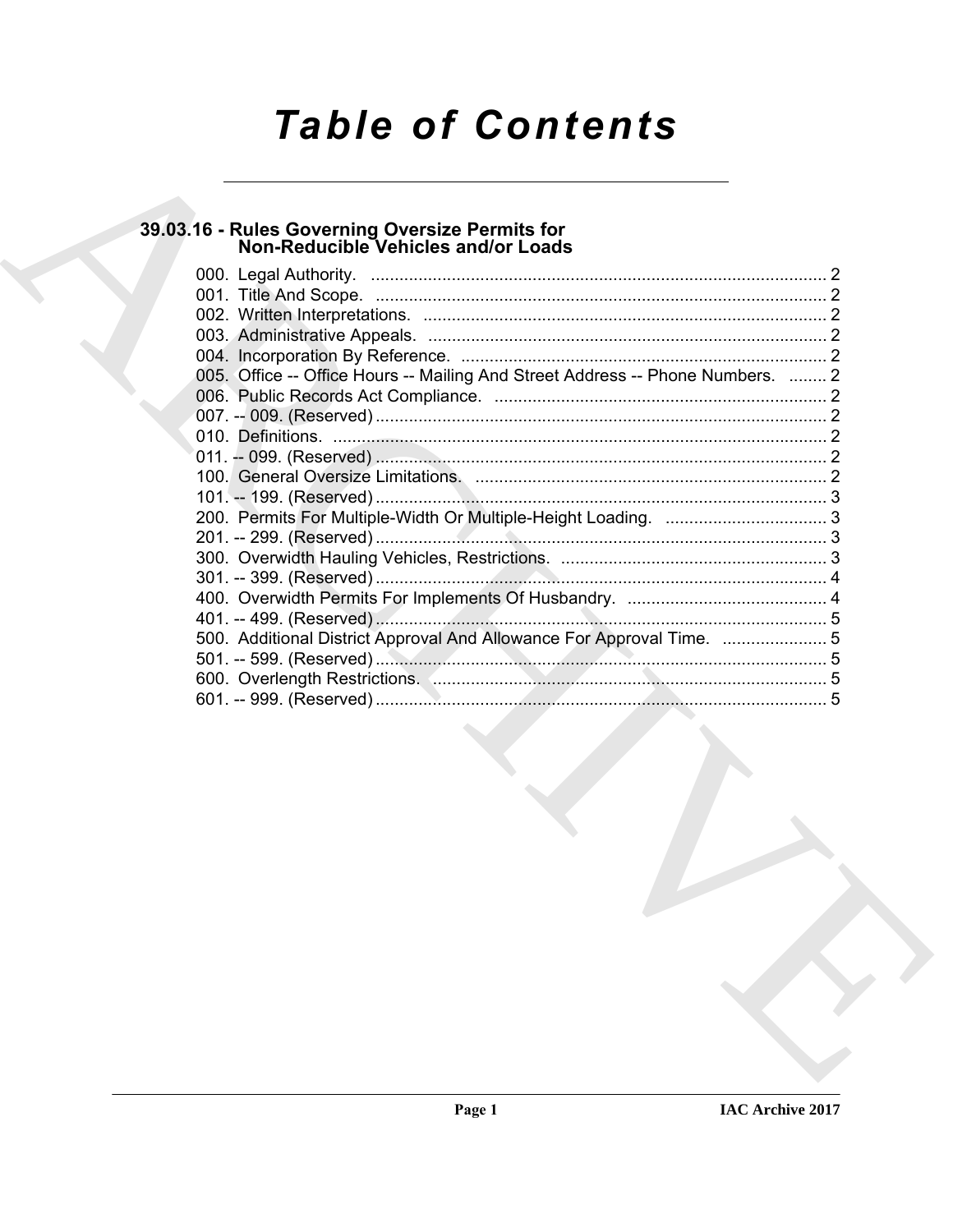#### **IDAPA 39 TITLE 03 CHAPTER 16**

## **39.03.16 - RULES GOVERNING OVERSIZE PERMITS FOR NON-REDUCIBLE VEHICLES AND/OR LOADS**

### <span id="page-1-1"></span><span id="page-1-0"></span>**000. LEGAL AUTHORITY.**

This rule, governing the movement of vehicles and/or loads which are in excess of the sizes allowed by Sections 49- 1004 and 49-1010, Idaho Code, is adopted under the authority of Section 49-201, Idaho Code. (3-29-10)

# <span id="page-1-2"></span>**001. TITLE AND SCOPE.**

**01. Title**. This rule shall be cited as IDAPA 39.03.16, "Rules Governing Oversize Permits for Non-Reducible Vehicles and/or Loads," IDAPA 39, Title 03, Chapter 16. (4-5-00)

**02. Scope**. This rule states the maximum sizes allowed by overlegal permit. It does not apply to the transport of oversize manufactured homes or office trailers (see IDAPA 39.03.17, "Rules Governing Permits for Manufactured Homes, Modular Buildings, and Office Trailers"). (4-5-00)

#### <span id="page-1-3"></span>**002. WRITTEN INTERPRETATIONS.**

There are no written interpretations for this chapter. (3-20-04)

#### <span id="page-1-4"></span>**003. ADMINISTRATIVE APPEALS.**

Administrative appeals under this chapter shall be governed by the rules of administrative procedure of the attorney general, IDAPA 04.11.01, "Idaho Rules of Administrative Procedure of the Attorney General." (3-20-04)

#### <span id="page-1-5"></span>**004. INCORPORATION BY REFERENCE.**

There are no documents incorporated by reference in this chapter. (3-20-04)

# <span id="page-1-6"></span>**005. OFFICE -- OFFICE HOURS -- MAILING AND STREET ADDRESS -- PHONE NUMBERS.**

**01. Street and Mailing Address**. The Idaho Transportation Department maintains a central office in Boise at 3311 W. State Street with a mailing address of PO Box 7129, Boise, ID 83707-1129. (3-20-04)

**02. Office Hours**. Daily office hours are 7:30 a.m. to 5 p.m. except Saturday, Sunday and state holidays. (3-29-10)

**03. Telephone and Fax Numbers**. The central office may be contacted during office hours by phone at 208-334-8420 or by fax at 334-8419. (3-20-04)

# <span id="page-1-7"></span>**006. PUBLIC RECORDS ACT COMPLIANCE.**

All records associated with this chapter are subject to and in compliance with the Idaho Public Records Act, as set forth in Title 74, Chapter 1, Idaho Code. (3-20-04) forth in Title 74, Chapter 1, Idaho Code.

<span id="page-1-8"></span>**007. -- 009. (RESERVED)**

### <span id="page-1-12"></span><span id="page-1-9"></span>**010. DEFINITIONS.**

Refer to IDAPA 39.03.01, "Rules Governing Definitions Regarding Overlegal Permits," for definitions of the terms used in this Rule. (4-2-08)

### <span id="page-1-10"></span>**011. -- 099. (RESERVED)**

# <span id="page-1-14"></span><span id="page-1-13"></span><span id="page-1-11"></span>**100. GENERAL OVERSIZE LIMITATIONS.**

**39.03.16 - RULES MADERIENTS 16**<br> **ARCHIVES AND CREATIVE CONSUMERATION CONTINUOUS CONSUMERATION**<br> **ARCHIVES AND CREATIVE CONSUMERATION CONSUMERATION**<br> **ARCHIVES AND CREATIVE CONSUMERATION CONSUMERATION**<br> **ARCHIVES AND CRE 01. Maximum Dimensions Allowed**. The maximum dimensions of oversize vehicles or oversize loads shall depend on the character of the route to be traveled: width of roadway, alignment and sight distance, vertical or horizontal clearance, and traffic volume. (3-29-12)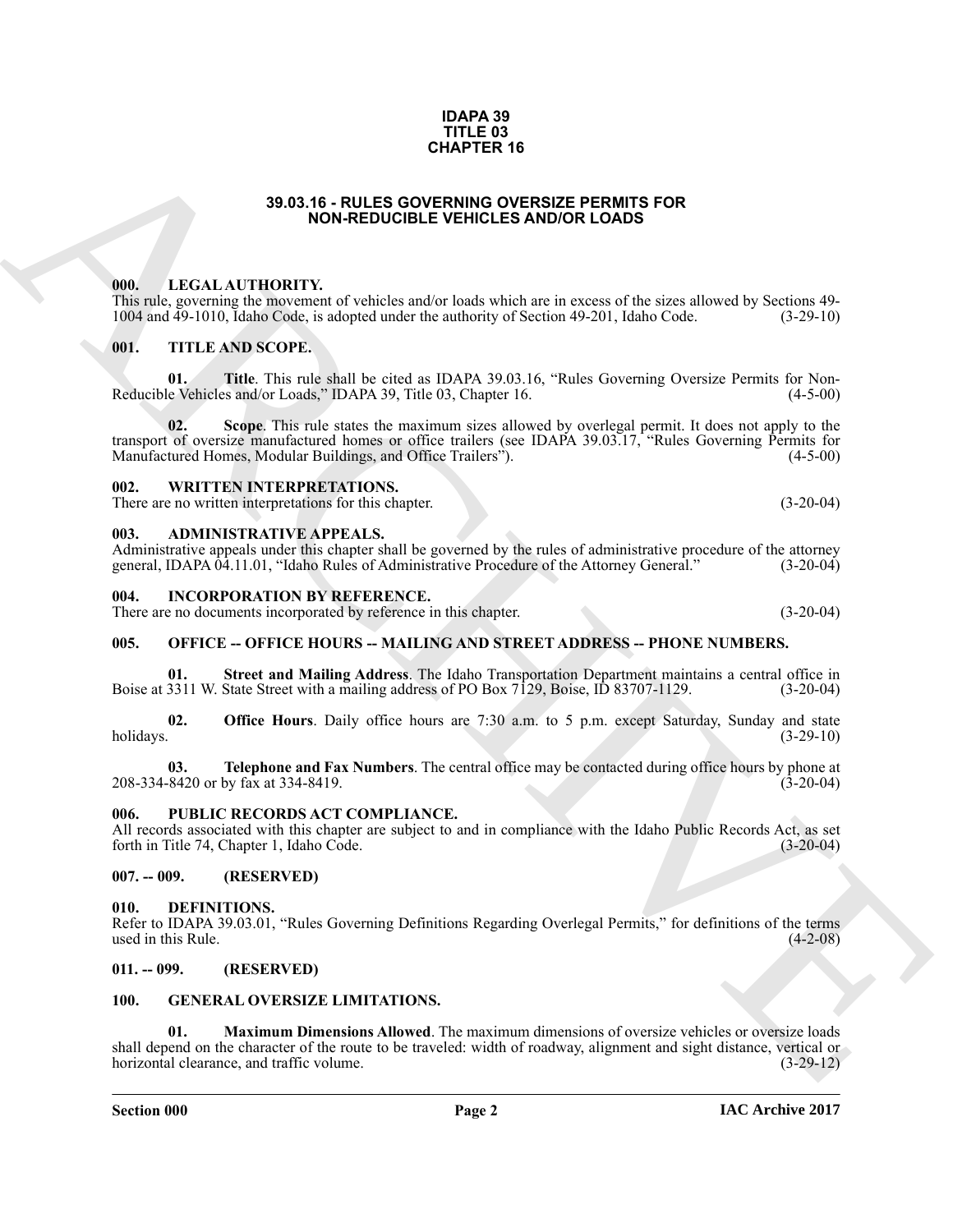<span id="page-2-6"></span>**02. Practical Minimum Dimension of Load**. Oversize loads shall be reduced to a practical minimum dimension. Except where noted below, permits will not be issued to exceed legal size if the load is more than one (1) unit in width, height, or length which results in them exceeding legal overhang. Additionally, permits shall not be utilized for multiple unit loads which may be re-positioned to meet legal dimensions established in Section 49-1010, Idaho Code. (3-25-16)

<span id="page-2-4"></span>**03. Overwidth Loads on Single or Double Trailers**. Non-reducible loads may be transported on double trailer combinations not exceeding seventy-five (75) feet combination length and single trailers not exceeding fifty-three (53) feet exclusive of load overhang. (3-25-16)

<span id="page-2-5"></span>**04.** Overwidth Overhang. Over width loads shall distribute overhang to the sides of the trailer as possible. (8-25-94) evenly as possible.

# <span id="page-2-0"></span>**101. -- 199. (RESERVED)**

# <span id="page-2-12"></span><span id="page-2-11"></span><span id="page-2-1"></span>**200. PERMITS FOR MULTIPLE-WIDTH OR MULTIPLE-HEIGHT LOADING.**

Gotio Transportation Department<br>
Car Non-Reichschliche Wellecks and the Counter of Land Counter of Land Counter of Land Counter of Land Counter of Land<br>
and Counter of Land Counter of Land Counter of Land Counter of Land **01. Cylindrical Hay Bales**. Overlegal permits may be issued for overwidth transportation of cylindrical hay bales, produced by balers having bale chambers which may be five (5) feet or more in width. Such bales may be loaded two (2) bales wide and two (2) bales high. Hauling vehicles eligible for permit for this purpose shall be legal size vehicles registered for travel on public highways. Operation of such overwidth loads shall be subject to the same time of travel and other safety requirements as other overwidth loads having a similar width. This type of operation is intended as an option to the use of farm tractors hauling such loads on size-exempt implement of husbandry vehicles. Maximum width of such loads without tolerance may not exceed eleven (11) feet six (6) inches.  $(4-5-00)$ 

<span id="page-2-14"></span>**02. Reducible Height Loads**. Overlegal permits may be issued to allow the transportation of reducible loads in excess of fourteen (14) feet high but not in excess of fourteen (14) feet nine (9) inches high on designated highways. The vehicle height must not exceed fourteen (14) feet. A map listing the vertical clearances is available at the Idaho Transportation Department Permit Office and online at http://www.itd.idaho.gov/dmv/poe/poe.htm.

(3-29-12)

<span id="page-2-13"></span>**03. Kiln Lumber Stacks**. Overlegal permits may be issued to allow the transportation of specifically produced kiln lumber stacks in excess of eight  $(\bar{8})$  feet six  $(6)$  inches wide but not in excess of nine  $(9)$  feet three  $(3)$ inches wide on designated highways. Each kiln lumber stack shall be considered a single non-reducible unit and may be hauled two (2) stacks wide and two (2) stacks high. Hauling vehicles eligible for permit for this purpose shall be legal size vehicles registered for travel on public highways. Operations of such overwidth loads shall be subject to the same type of travel restrictions and other safety requirements as other overwidth loads having a similar width.

 $(4-11-15)$ 

# <span id="page-2-2"></span>**201. -- 299. (RESERVED)**

# <span id="page-2-7"></span><span id="page-2-3"></span>**300. OVERWIDTH HAULING VEHICLES, RESTRICTIONS.**

<span id="page-2-10"></span>**01. Width of Hauling Equipment**. Overlegal permits may be issued for ten (10) foot wide trailers hauling non-reducible loads smaller than ten (10) feet wide. The permit issued for oversize loads being hauled on oversize equipment will be valid for the unladen movement and the laden movement, which shall not include commodities either to or from the point of loading or unloading of the oversize load. (3-25-16)

<span id="page-2-9"></span>**02. Load Dimensions**. Any load exceeding the dimensions of the trailer shall be non-reducible in size, and any load exceeding legal allowable weight shall be non-reducible in weight. Annual permits issued for such hauling vehicles shall be subject to the requirements and limitations of IDAPA 39.03.19, "Rules Governing Annual Overlegal Permits," and 39.03.13, "Rules Governing Overweight Permits," Section 200. (3-29-12)

<span id="page-2-8"></span>**03. Hauling Equipment in Excess of Ten Feet**. Special overwidth hauling vehicles exceeding ten (10) feet in width will be permitted, and may be required, in the hauling of excessively heavy loads to improve the lateral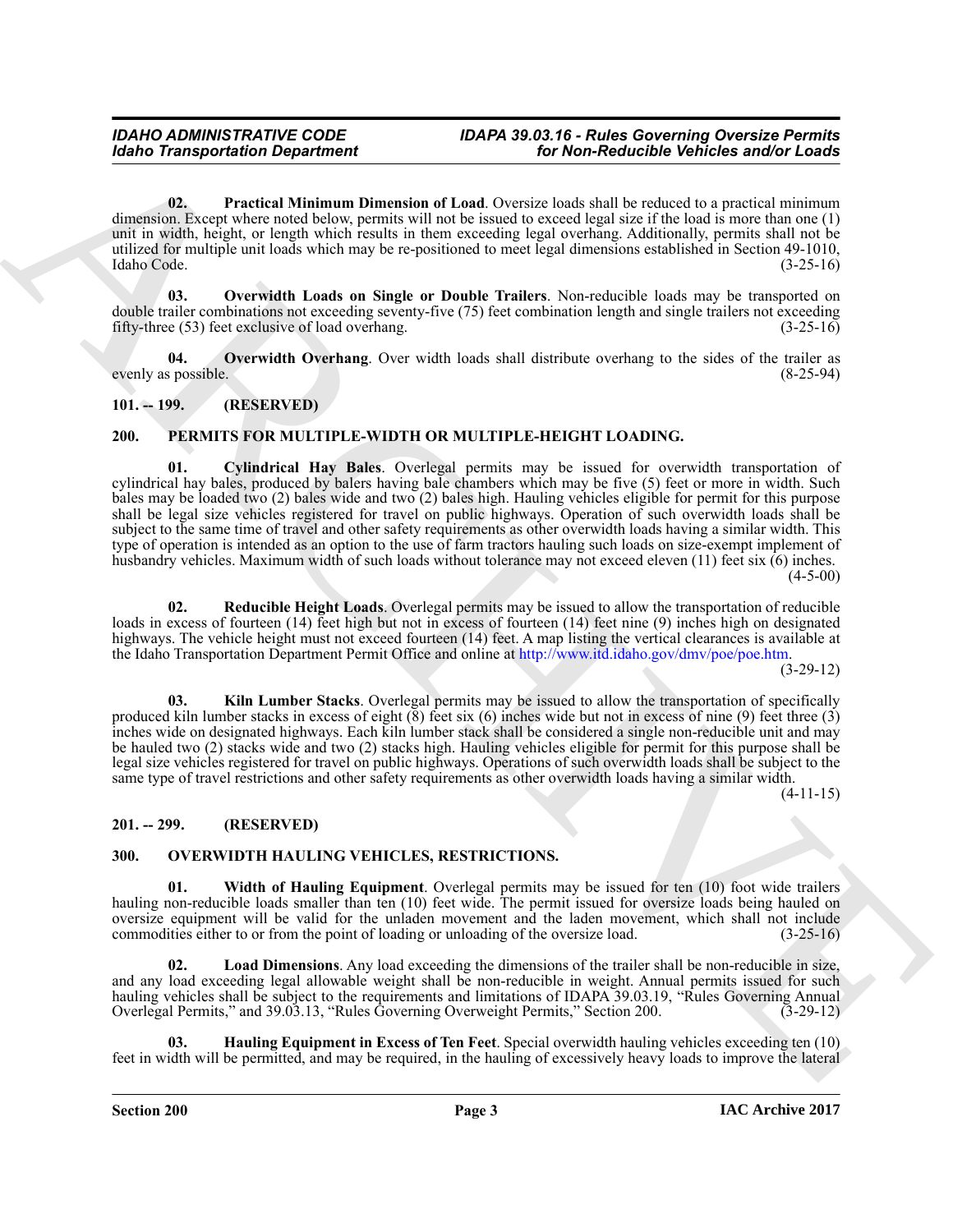# *IDAHO ADMINISTRATIVE CODE IDAPA 39.03.16 - Rules Governing Oversize Permits Idaho Transportation Department for Non-Reducible Vehicles and/or Loads*

distribution of weight, or when a combination of weight, width, or height makes extra width in the hauling vehicle desirable in the public interest. The use of such vehicles more than ten  $(10)$  feet in width shall be restricted to loads requiring an overwidth hauling vehicle and the backhaul permit shall be for the unladen vehicle. (10-2-89)

<span id="page-3-2"></span>**04. Buildings**. Buildings which are too wide to be safely transported on legal-width hauling vehicles shall be moved either on house moving dollies or on trailers which can be reduced to legal width for unladen travel.  $(10-2-89)$ 

# <span id="page-3-0"></span>**301. -- 399. (RESERVED)**

# <span id="page-3-5"></span><span id="page-3-3"></span><span id="page-3-1"></span>**400. OVERWIDTH PERMITS FOR IMPLEMENTS OF HUSBANDRY.**

Mode Tarapachase Dependent of the Mode Tarapachase Constitution of the Mode Tarapachase Constitution of the Mode Tarapachase Constitution of the Model Tarapachase Constitution of the Model Tarapachase Constitution of the **Farm Tractors on Interstate Highways**. Farm tractors transported on Interstate Highways are required to have overlegal permit authority if width exceeds nine (9) feet. A farm tractor when attached to an implement of husbandry or when drawing an implement of husbandry shall be construed to be an implement of husbandry and is not required to have a permit. Farmers, equipment dealers or custom operators may be issued single trip or annual permits under this rule for transportation of farm tractors, having a width in excess of nine (9) feet to or from a farm involving Interstate Highway travel. The transportation of farm tractors or implements of husbandry for hire, or not being transported from one farm operation to another, is a common-carrier operation. Exemptions from legal width limitation do not apply to common-carrier operations. Farm tractors or implements of husbandry hauled for hire, or used in the furtherance of a business (not to include farming operations), are subject to the same overlegal permit regulations as other oversize loads when the width of the load exceeds legal-width limitations, and must<br>(3-30-01) (3-30-01) operate under oversize permits.

<span id="page-3-6"></span>**02.** Other Than Farm to Farm. Implements of husbandry exceeding eight (8) feet six (6) inches in width being transported other than from one (1) farm operation to another farm operation shall require overlegal permits except when the farmer or their designated agents, including without limitation, equipment dealers transporting implements of husbandry and equipment for the purpose of: (7-21-17) transporting implements of husbandry and equipment for the purpose of:

The repair or maintenance of such implements of husbandry and equipment when traveling to or epair or maintenance facility during daylight hours; or  $(7-21-17)$ from a farm to a repair or maintenance facility during daylight hours; or

**b.** The purchase, sale, lease or rental of such implements of husbandry or equipment when traveling between a farm and a dealership, auction house, or other facility during daylight hours. (7-21-17)

<span id="page-3-4"></span>**03. Farm Permits**. Single trip permits must be ordered at the permit office. Under provisions of IDAPA 39.03.19, "Rules Governing Annual Overlegal Permits," Section 100, annual permits will be issued to towing units or to self-propelled farm tractors or towed units, or blanket permits may be issued to an Idaho domicile applicant without vehicle identification. Such blanket permits may be transferred from one vehicle to another vehicle but shall be valid only when the permit is with the overwidth vehicle and/or load. A photocopy of the permit is valid provided that the Pilot/Escort Vehicle and Travel Time Requirements Map and Vertical Clearance of Structures Map furnished by the Idaho Transportation Department are included. Such annual permits for implements of husbandry or farm tractors are subject to the same maximum dimensions, travel time exclusions and safety requirements as other overwidth annual permits and are valid for continuous travel for twelve (12) consecutive months. (3-25-16) overwidth annual permits and are valid for continuous travel for twelve (12) consecutive months.

<span id="page-3-7"></span>**04. Overwidth Farm Trailers**. Trailers or semi-trailers exceeding eight feet six inches (8' 6") wide, but not wider than the implement of husbandry, used for the transportation of implements of husbandry to or from a farm for agricultural operations, shall be exempt from overlegal permitting requirements. This exemption does not apply to trailers or semi-trailers used in common carrier operations, hauling for hire or used in the furtherance of a business (not to include farming operations). (7-21-17) business (not to include farming operations).

**a.** Exempt trailers, as listed above, may not be used to haul implements of husbandry that are than the overwidth trailer. (3-20-04) narrower than the overwidth trailer.

**b.** Empty trailers, as listed above, being used to pick up or drop off an implement of husbandry from a farm to a farm are also exempt and must be reduced to a practical minimum dimension (i.e. dropping side extensions).  $(3-20-04)$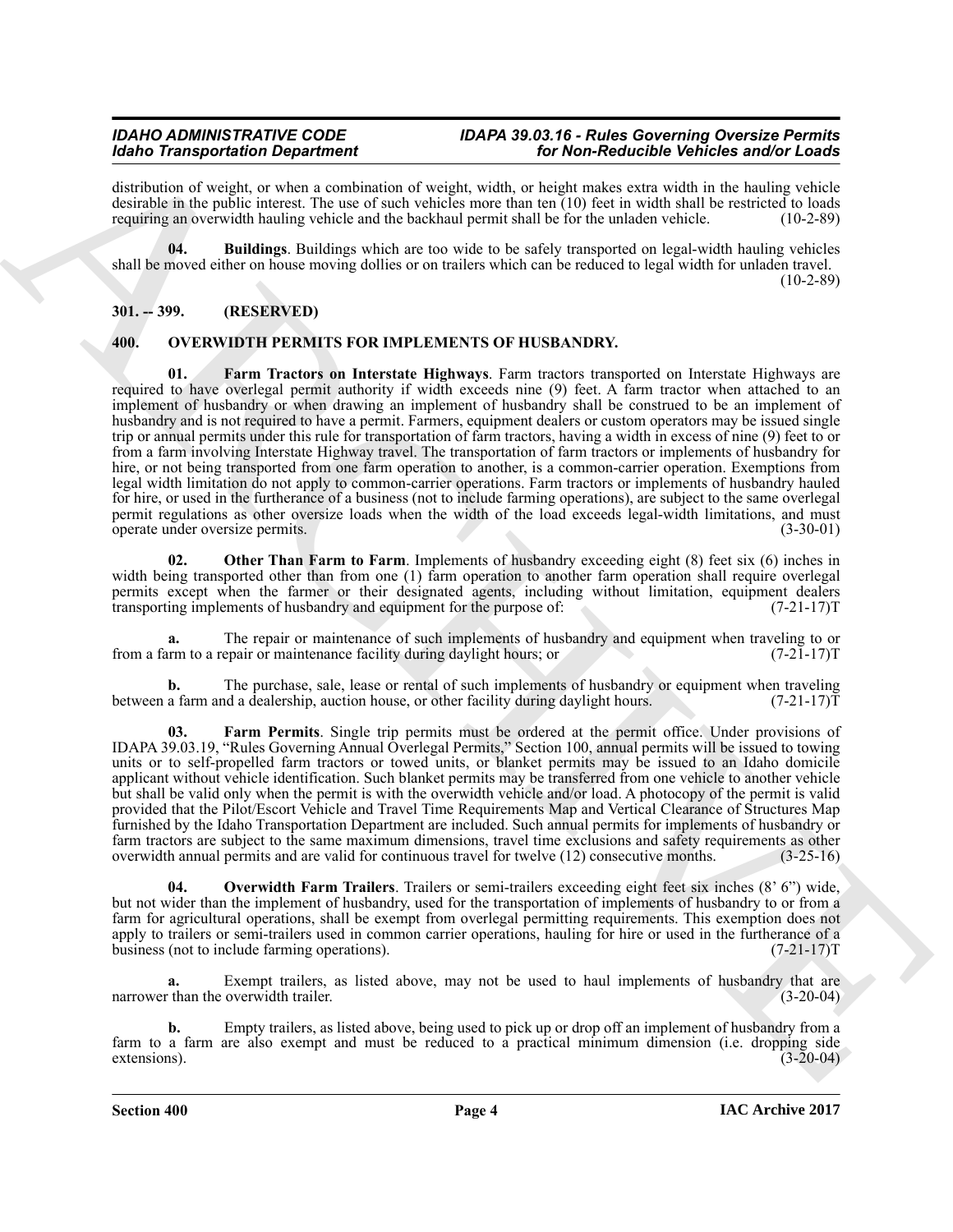# <span id="page-4-0"></span>**401. -- 499. (RESERVED)**

#### <span id="page-4-5"></span><span id="page-4-1"></span>**500. ADDITIONAL DISTRICT APPROVAL AND ALLOWANCE FOR APPROVAL TIME.**

**Example 12.** (2014)<br> **[AR](http://www.itd.idaho.gov/dmv/poe/poe.htm)CHIVE STRUCT APPROVAL AND ALLOWANCE FOR APPROVAL TIME**<br> **ARCHIVE STRUCT APPROVAL AND ALLOWANCE FOR APPROVAL TIME**<br> **ARCHIVE STRUCT APPROVAL AND ALLOWANCE FOR APPROVAL TIME**<br> **ARCHIVE STRUCT APPROV** District approval is required when vehicles or loads exceed: sixteen (16) feet wide on red coded routes, eighteen (18) feet wide on black coded routes and interstate highways, sixteen (16) feet high on any route, and one hundred twenty (120) feet long on any route. District approval will be obtained by the Overlegal Permit office and may require up to twenty-four (24) working hours. See Pilot/Escort Vehicle and Travel Time Requirements Map for color coded routes online at http://www.itd.idaho.gov/dmv/poe/poe.htm. (3-29-12)

# <span id="page-4-2"></span>**501. -- 599. (RESERVED)**

#### <span id="page-4-6"></span><span id="page-4-3"></span>**600. OVERLENGTH RESTRICTIONS.**

Oversize vehicles operating under authority of an overlegal permit which exceed seven (7) feet of front overhang, on any vehicle in the combination, are restricted to daylight travel only on two (2) lane, two (2) way highways.

 $(3-29-10)$ 

<span id="page-4-4"></span>**601. -- 999. (RESERVED)**